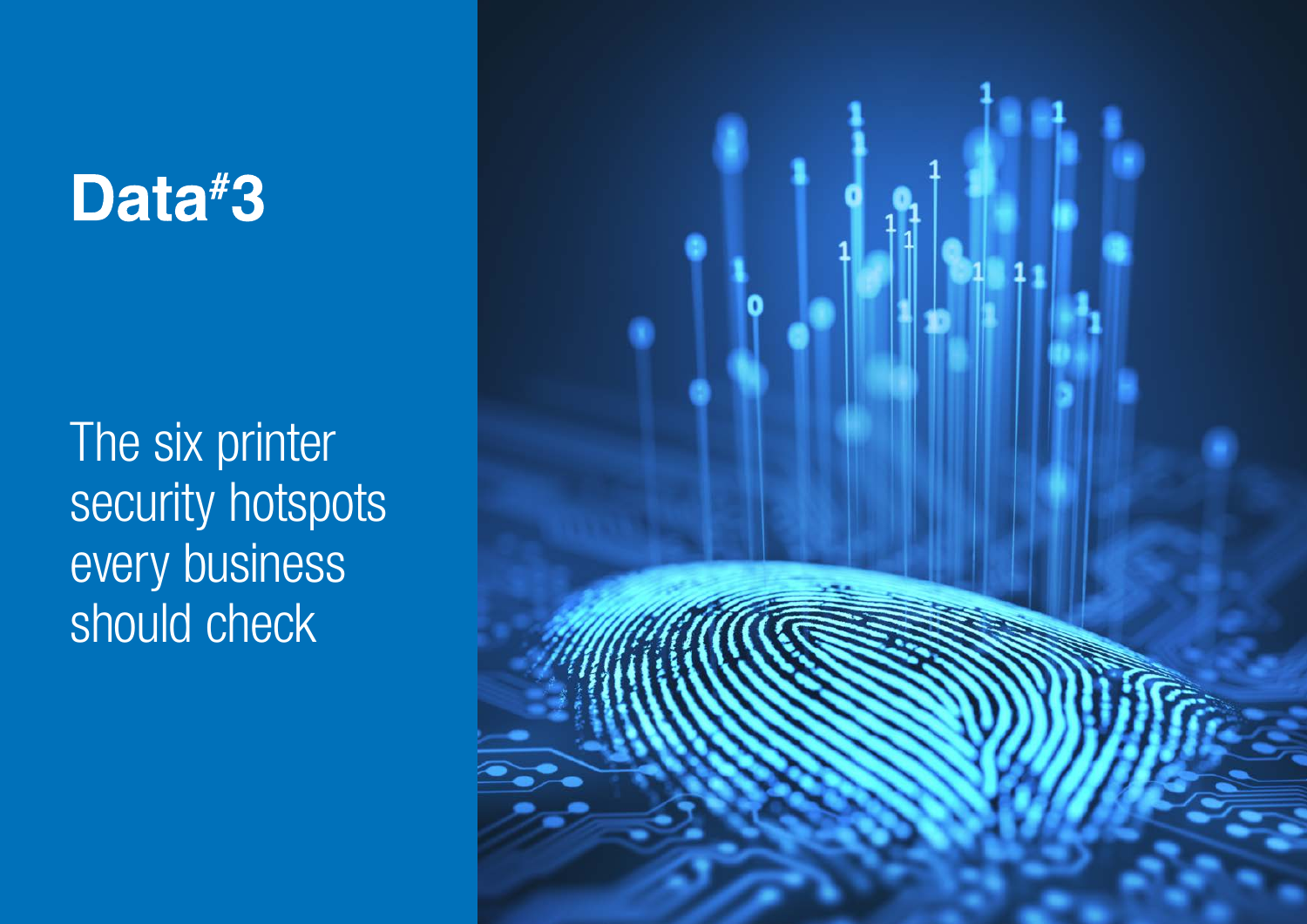# INTRODUCTION

Today's multifunction printer does more than simply print. It scans, sends and stores potentially sensitive information. Innovations surrounding networked printers help streamline b usiness processes and increase productivit y. At the same time, implementing those additional features may leave your fleet vulnerable to attack.

If your printer fleet connects like your computer fleet connects, i t should b e protected in the same way. In conjunction with H P, we've identified six printer security hotspots tha t all businesses s hould be reviewing to ensure they're protected. Within each hotspot, we've provided a checklist for you to quickly assess your printer security practices and guide any remedial action you should take.



# Network security features and standards

Multifunction printers have hard drives and full network security features<br>
and standards<br>
Multifunction printers have hard drives and full<br>
network access so they can be hacked like computers and be an entry point for malware and viruses.<br>• Implementing the 802.1x or IPsec network

- standard will allow you to encrypt data in transit.
- You can use a printer fleet management tool to automatically apply digital certificates to network printers and multifunction printers.
- Apply administration passwords to lock down the multifunction printer control panel, as well as using SNMP passwords to manage networked devices.
- If possible, you should choose print devices with encrypted hard disks or deploy disk erase solutions to remove sensitive data.

**Data** 

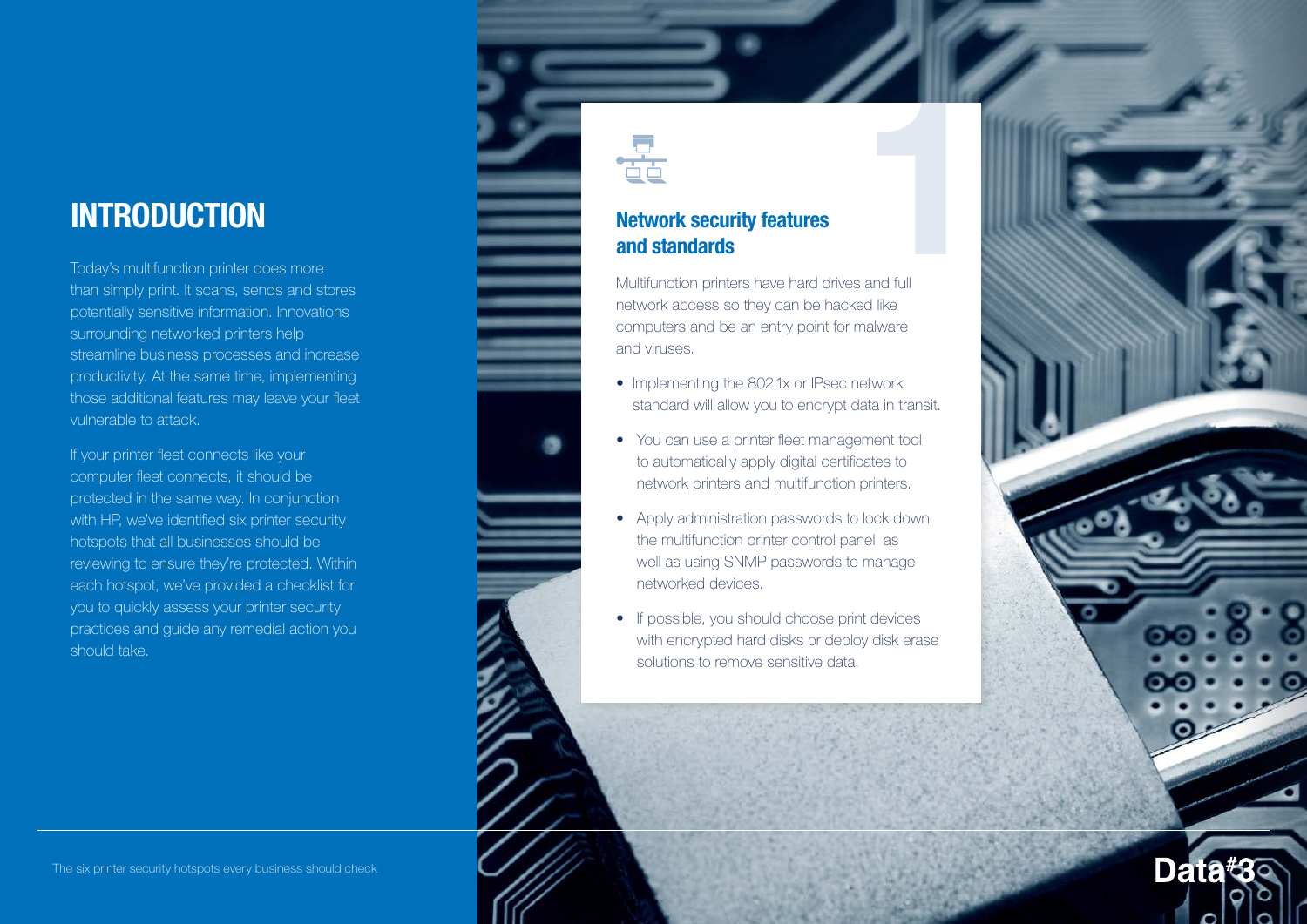# Fleet management

Lack of central control of printers and the inability to automate policies can lead to inefficient, incomplete, and time intensive efforts by IT to establish and ne inability to<br>
ish and<br>
ish and maintain security settings on printers.

- Consider applying a user authentication solution to track all printing activities and maintain corporate security and compliance standards.
- Deploy a printer fleet management tool to ensure your devices are up-to-date with the latest device protection and security features.
- You should establish a standard level of security configuration and secure user policies. Once established, leverage fleet management tools that provide centralised visibility and control with the ability to automatically apply these to new devices.
- By including printers as part of your IT ecosystem, and using security information and event management (SIEM) software, you can detect and take corrective action on printer security alerts.



# Mobile print security

Allowing workers to print from mobile devices is a convenience and can also increase productivity. In the absence of a user-friendly mobile device strategy, employees may implement workarounds that could violate established security policies. If mobile printing is prease<br>3 may<br>3 printing is important to your organisation you should:

- Use a managed mobility solution that includes print client authorisation with secure authorisation tokens. This should integrate with VPN or MDM solutions as well as provide specific end user set-up and policy settings.
- Limit mobile printing to authorised users only and deploy a user authentication solution with passphrase, PINs or LDAP authentication to allow mobile device printing.
- Apply your overall print security policy to your mobile device printing.
- Consider peer-to-peer wireless printing that allows users to print without connecting to the network, or the same subnet as the printers.



Data#:

The six printer security hotspots every business should check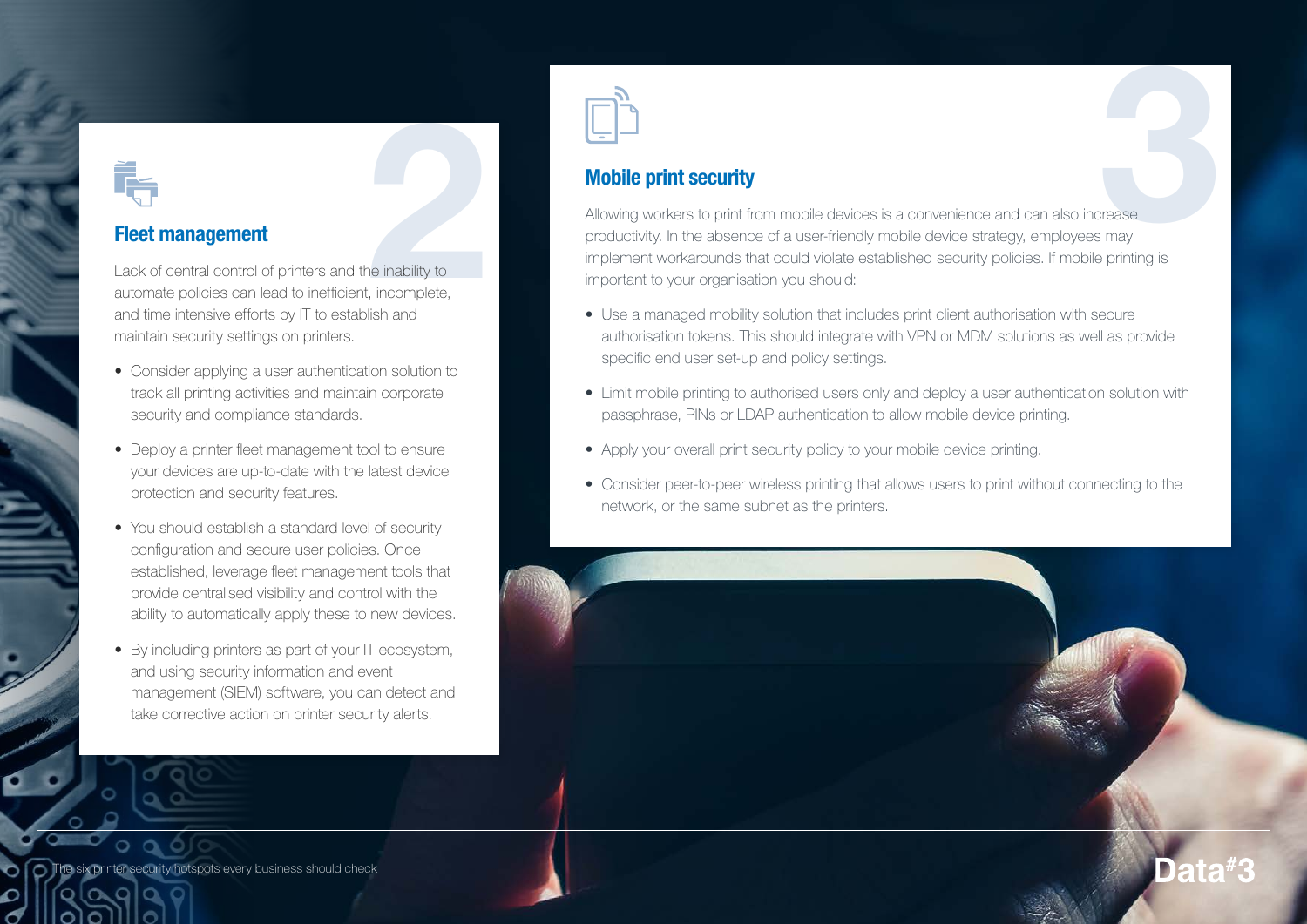

# Document security

Output trays are an easy way for sensitive data to fall into the wrong hands. Unprotected output **Example: 19 Accounting the Confidential Security**<br> **Document security**<br>
Cutput trays are an easy way for sensitive data<br>
to fall into the wrong hands. Unprotected output<br>
trays could lead to confidential documents (such as birth certificates, prescriptions etc.) being stolen and used in malicious activities such as identity theft. Options for increasing physical document s ecurity include:

- Installing output trays with physical locks.
- Using a chemical reacting toner that can dramatically reduce the potential for fraudulent alteration of documents.
- Appling a private or pull-print solution to authenticate users before releasing the print job to the output tray.
- Embedding fraud protection such as UV inks, water marks, custom logos, signatures and security fonts into documents.



# User authentication and access control

Without requiring user credentials, it's possible for sensitive documents to be retrieved and **distributed by any user - anyone who can access**<br>distributed by any user - anyone who can access printer settings can exploit permissions. Consider:

- Implementing user authentication methods such as passphrase, PIN, LDAP authentication, proximity cards, smart cards or biometric access controls. All are effective ways to prevent sensitive documents from falling into the wrong hands.
- Only allowing IT staff and other authorised individuals to set-up and configure printer settings.
- Restricting certain printer features by user or department to reduce costs and security risks.
- Assigning printer feature permissions to individuals or groups as well as lock out walk-up features such as copying.

Data<sup>#</sup>3

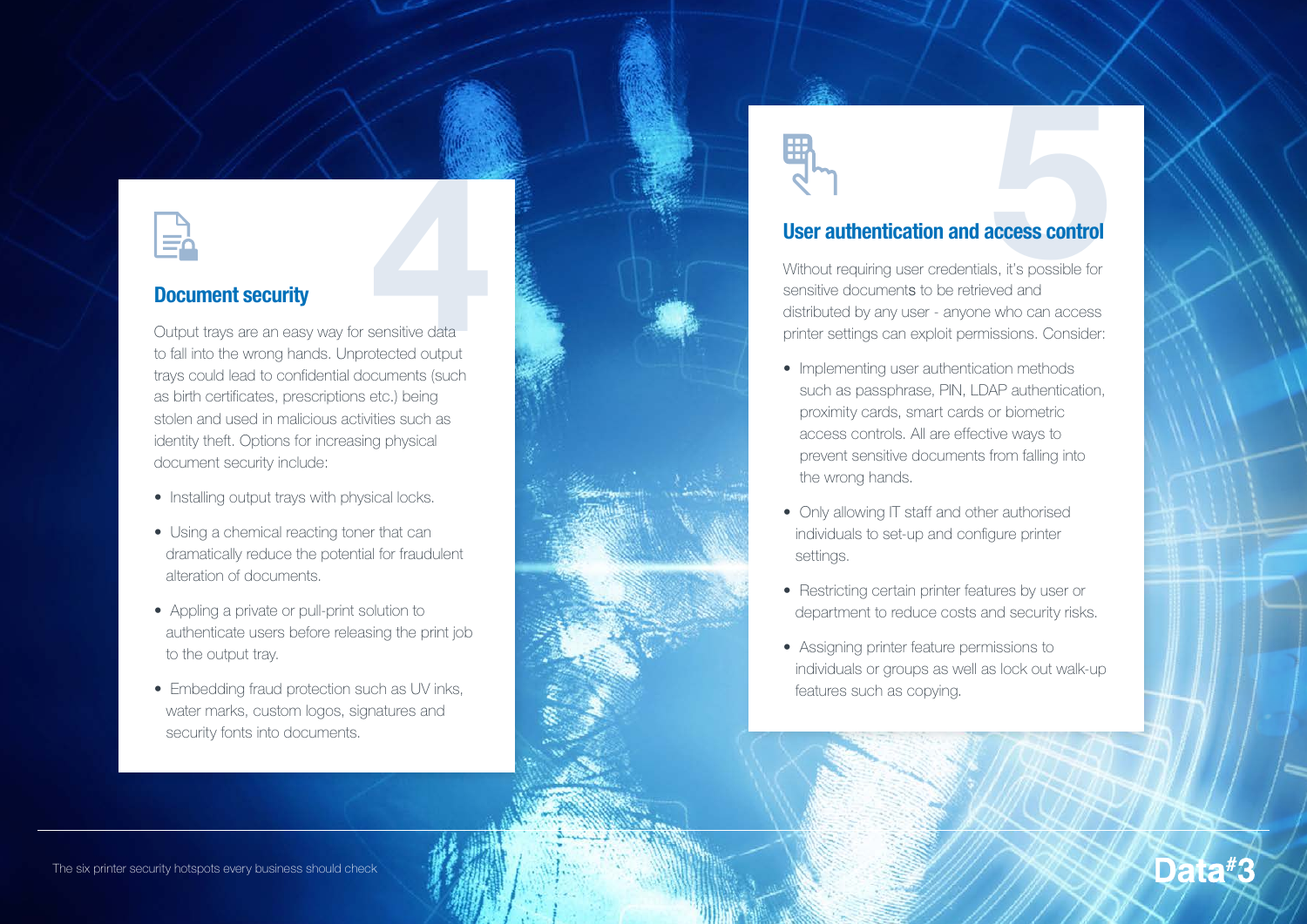# Printer hard drive security

Printing and imaging devices store user credentials and other sensitive data that can be **accessed if not encrypted or periodically erased.**<br> **accessed if not encrypted or periodically erased.** 

- Consider hard drive encryption to prevent the theft of information stored on the printer's hard drive.
- If disposing of a printer, ensure that the data on the printer's hard drive is erased or otherwise removed.
- Even if using encryption, erasing the printer's hard drive every day is one of the simplest ways to reduce the risk of printer security breaches.
- Control who has access to networked printer settings with passwords.



As an end-to-end IT solutions provider,<br>Data#3 is more than just a print company focused on increasing cost-per-page services. Our approach to managed print includes big data and analytics as well as security, optimisation of your printer fleet,<br>workflow management and cost management as part of a full IoT solution.

We're changing what a managed print<br>service should be.

For more information visit data3.com.au/secure-managed-print or contact Data #3 today.

Data#3